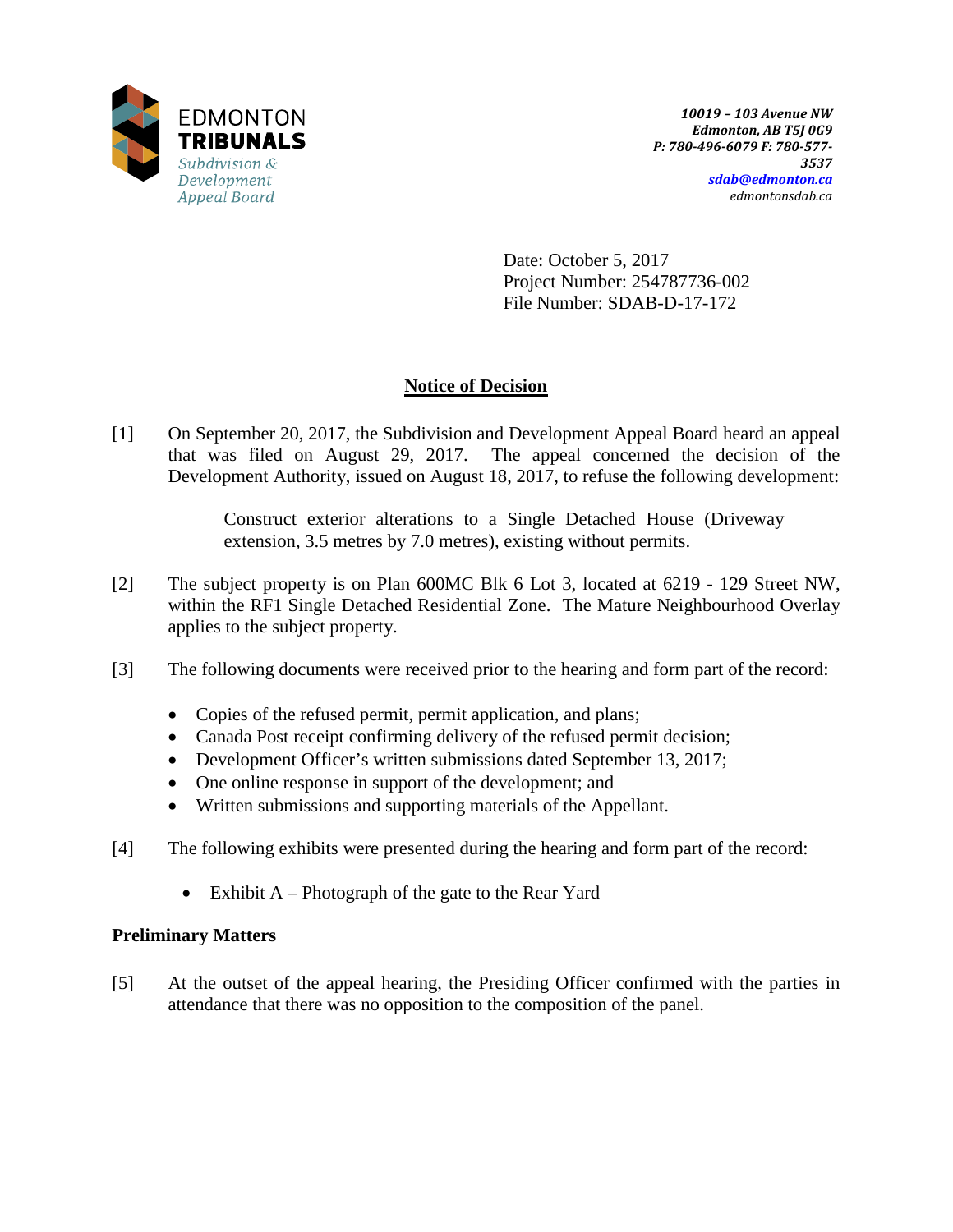- [6] The Presiding Officer outlined how the hearing would be conducted, including the order of appearance of parties, and no opposition was noted.
- [7] The appeal was filed on time, in accordance with section 686 of the *Municipal Government Act*, RSA 2000, c M-26.

### **Summary of Hearing**

- *i) Position of the Appellant, Ms. T. Yu*
- [8] Ms. T. Yu was accompanied by legal counsel, Mr. St. Arnaud.
- [9] Mr. St. Arnaud reviewed the photographs contained in his supporting materials to illustrate the subject site and other similar driveway extensions located in the neighbourhood. He explained that Ms. Yu, the Applicant and previous property owner, has already sold the house. Should the Board require that the extension be removed, there would be financial implications and potential legal repercussions as the extension was one of the reasons that the buyers purchased the property.
- [10] He acknowledged the definition of Driveway under the *Edmonton Zoning Bylaw,* but it was his opinion that the driveway does lead directly from the roadway to the parking area because vehicles access the driveway and the extension from the front street.
- [11] The driveway extension is located behind a mature tree on the north side of the driveway. Steps were installed on the south side of the driveway at the same time that the extension was developed. Due to the driveway's slope, which is the steepest in the neighbourhood, these steps improve access to the front of the house, particularly during the winter months when there is buildup of ice and snow.
- [12] Ms. Yu, the previous property owner of the subject property, explained that the subject site is also located on a busy bus route, with buses driving past her home at relatively high speeds. She would back her vehicle out of the attached front garage onto the concrete extension before driving down the rest of the driveway, as the extension provided better sightlines of the oncoming buses. This method has proven safer than backing her vehicle straight down the driveway.
- [13] The front yard is tastefully landscaped and the concrete extension cannot be seen from the front street. Mr. St. Arnaud referenced photographs of at least 16 driveway extensions located in the neighbourhood. Although he could not confirm whether development permits had been issued for these driveways, the pictures demonstrated that driveway extensions were not uncommon and that some of the existing driveways were in fact wider, more visible from the street, and less aesthetically pleasing than the subject. It was also his view that none of the other driveway extensions had the slope and safety issues associated with the subject site.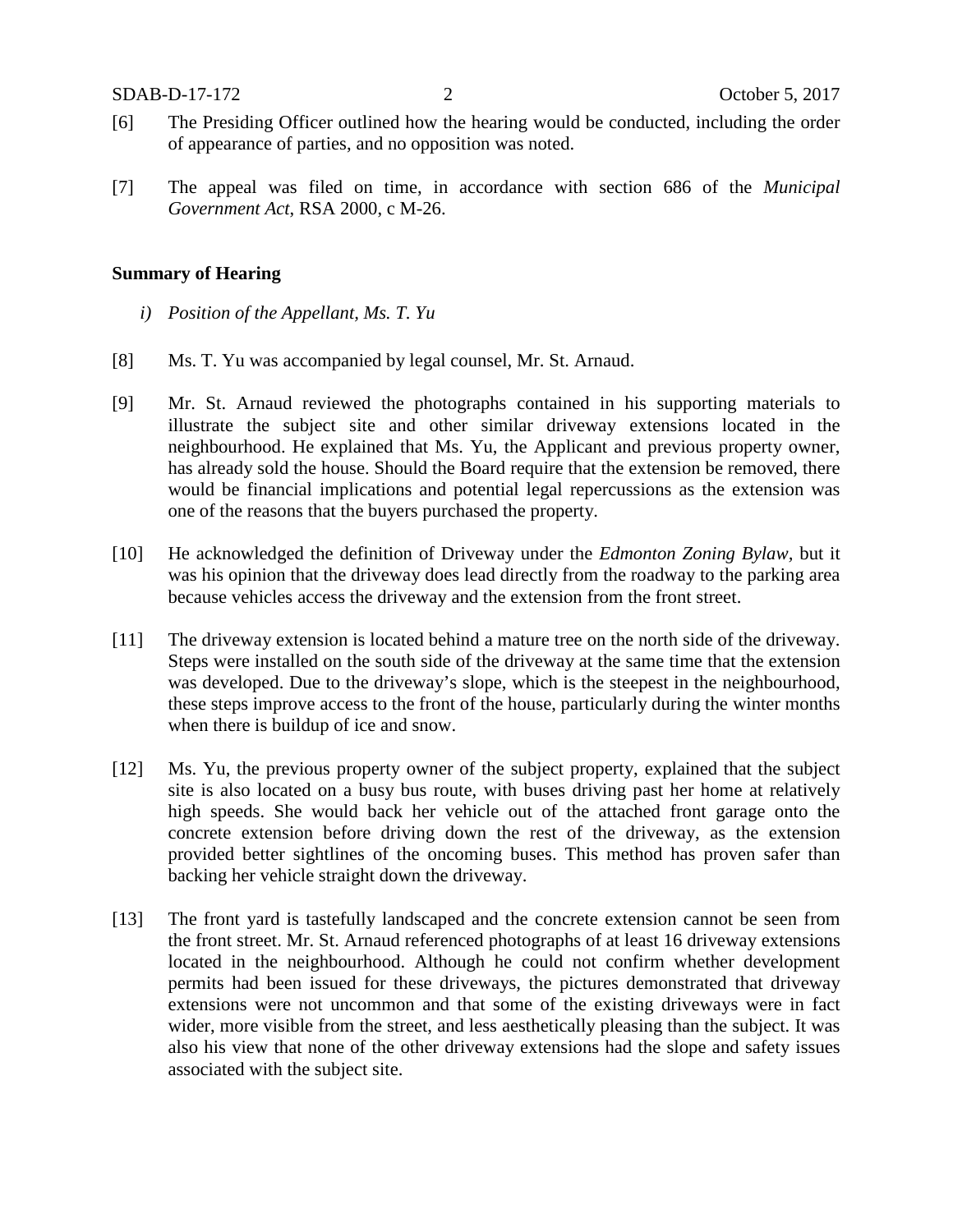- [14] It was noted that one on line response was received from a neighbouring property owner in support of the proposed development.
- [15] Mr. St. Arnaud and Ms. Yu provided the following information in response to questions from the Board:
	- a) Ms. Yu advised that the driveway extension was developed in May 2014 by a contractor who assured her that all of the required permits had been obtained.
	- b) A photograph, marked Exhibit "A", was submitted to show the gate located behind the driveway extension that provides access to the rear yard.
	- c) The driveway was never used for additional parking. It provided a space for vehicles to turn around after exiting the attached front garage. It also provided some extra space for her young children to prepare their bicycle equipment before cycling down the driveway.
	- *ii) Position of the Development Authority:*
- [16] The Development Authority provided written submissions and did not attend the hearing.

### **Decision**

- [17] The appeal is ALLOWED and the decision of the Development Authority is REVOKED. The development is GRANTED as applied for to the Development Authority, subject to the following CONDITIONS:
	- 1. This Development Permit authorizes the development of exterior alterations to a Single Detached house (Driveway extension, 3.5 metres by 7.0 metres). The development shall be constructed in accordance with the stamped and approved drawings.
	- 2. Immediately upon completion of the exterior alterations, the site shall be cleared of all debris.

#### Advisements:

1. An approved Development Permit means that the proposed development has been reviewed against the provisions of this bylaw. It does not remove obligations to conform with other legislation, bylaws or land title instruments including, but not limited to, the *Municipal Government Act*, the Safety Codes act or any caveats, restrictive covenants or easements that might be attached to the Site.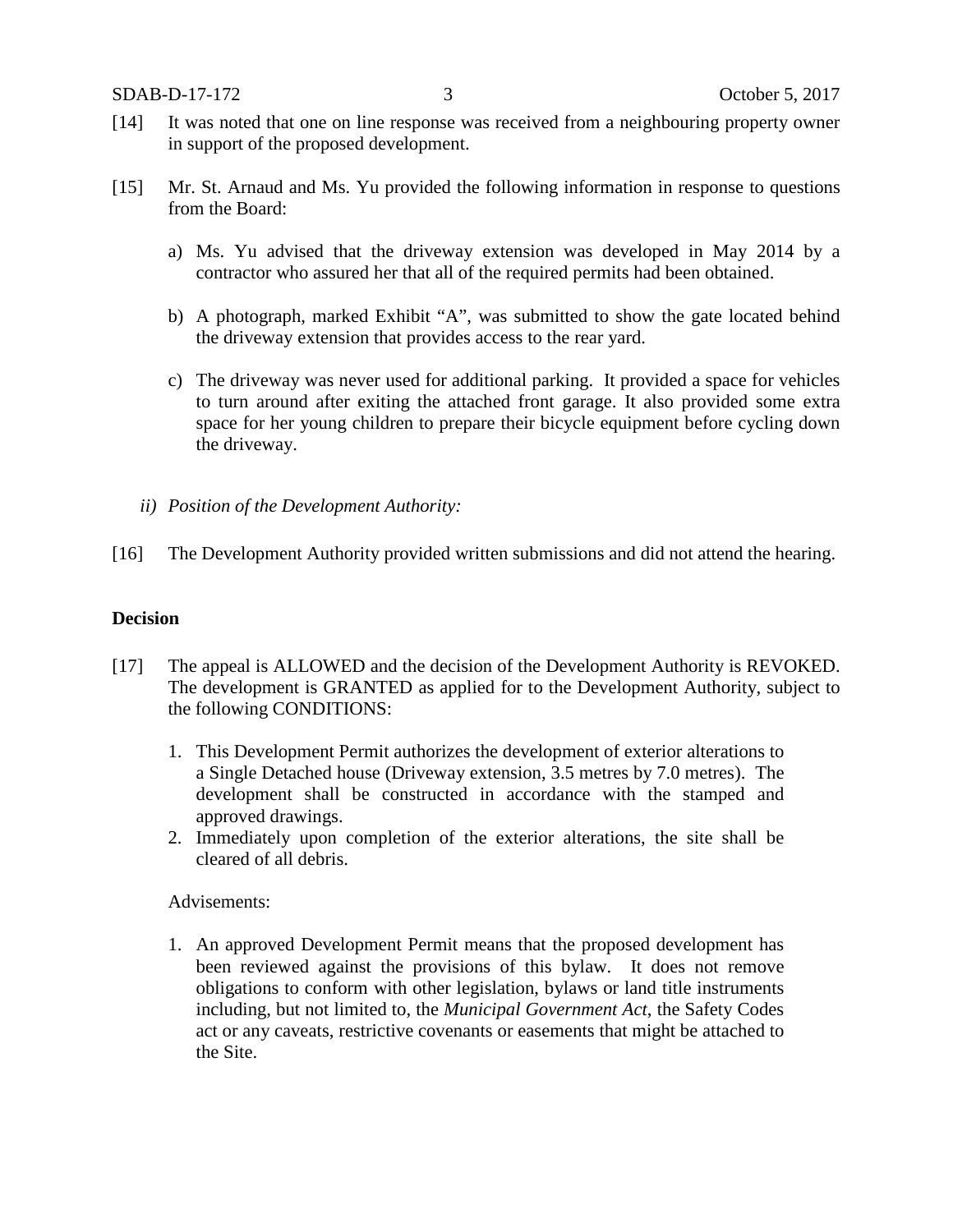- [18] In granting the development the following variances to the *Edmonton Zoning Bylaw* are allowed:
	- 1) Section  $54.1(4)(a)$  is waived to permit a Driveway extension that does not lead directly to the Garage.
	- 2) Sections 54.1(4)(c) is waived to permit the Driveway extension to increase the maximum allowable width of the Driveway by 3.50 metres.
	- 3) Section 54.2(2)(e)(i) is waived to allow parking in the Front Yard along the portion of the Driveway extension.
	- 4) The landscaping requirements contained in Section 55.3(1)(e) are waived for the existing concrete extension.

### **Reasons for Decision**

- [19] The proposed development is Accessory to Single Detached Housing, which is a Permitted Use in the RF1 Single Detached Residential Zone.
- [20] Based on a review of the photographic evidence provided by the Appellant, there are 16 similar driveway extensions located within the Grandview subdivision. Therefore, the existing driveway extension is not uncharacteristic of the neighbourhood.
- [21] The concrete driveway extension is screened by a large mature tree and is not visible from the front street because of the slope of the driveway.
- [22] Based on the evidence provided by the Appellant, the concrete extension provides additional space to allow a vehicle to back out of the front attached garage and then drive down the driveway, which addresses the safety issues associated with the slope of the driveway and the location of the property on a busy bus route.
- [23] The driveway extension has existed for more than three years without any known complaint. The Board notes that one on line response was received from a neighbour in support of the proposed development. There were no letters or emails of objection and no one attended the hearing in opposition to the proposed development.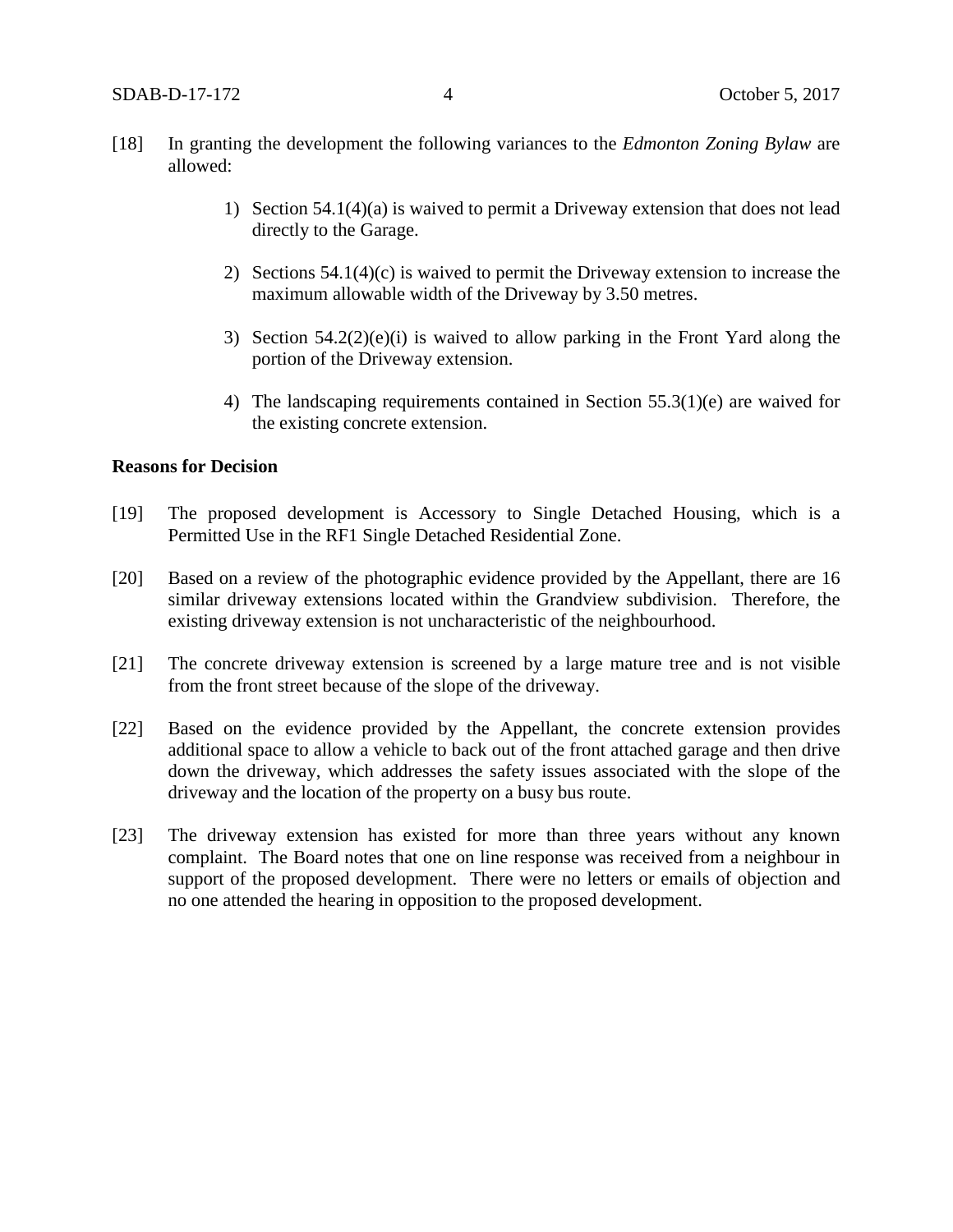[24] For all of the above reasons, the Board finds that the proposed development will not unduly interfere with the amenities of the neighbourhood nor materially interfere with or affect the use, enjoyment or value of neighbouring parcels of land.

2 G

Mr. B. Gibson, Presiding Officer Subdivision and Development Appeal Board

Board Members in Attendance: Mr. M. Young; Mr. J. Wall; Ms. G. Harris; Ms. L. Gibson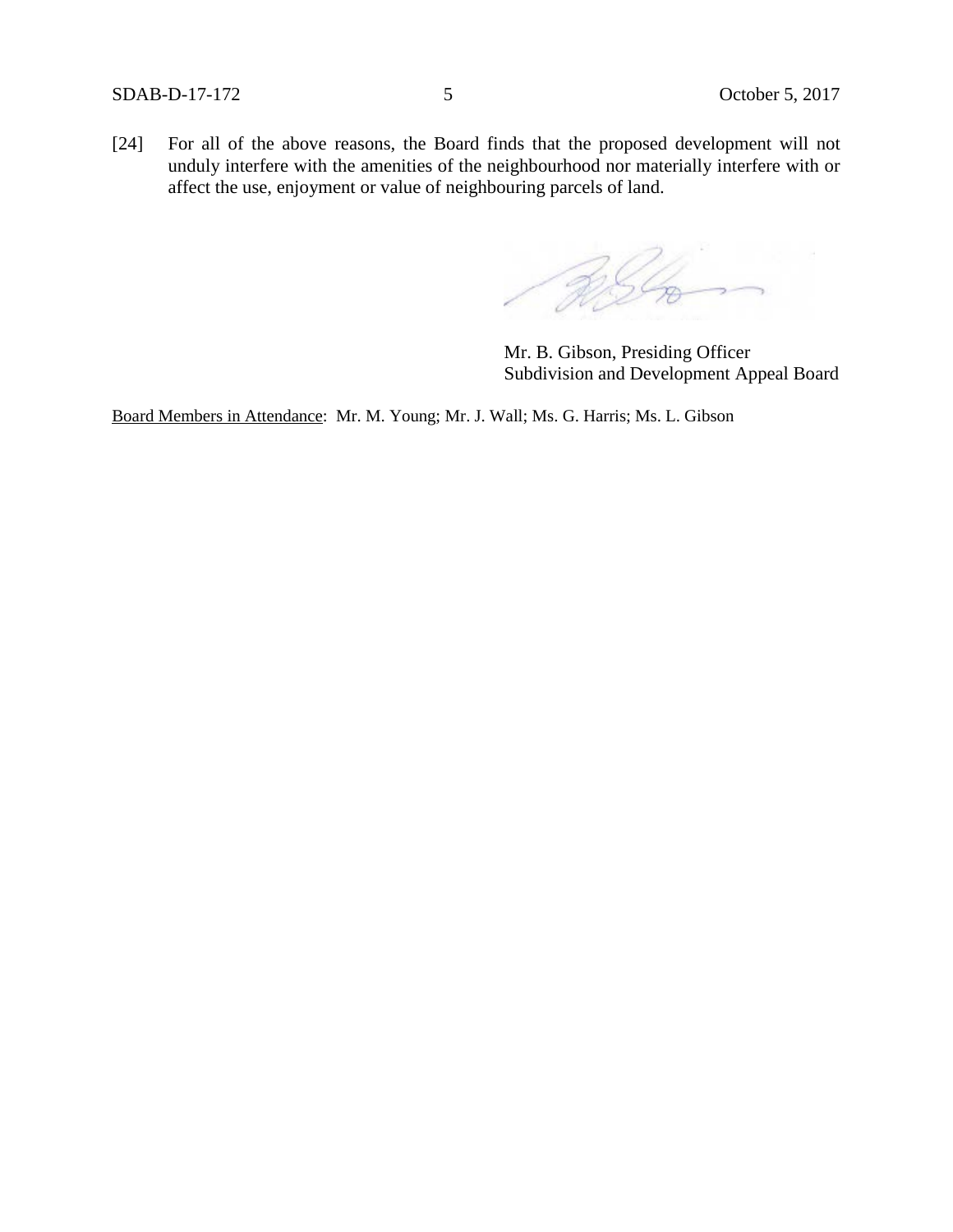## **Important Information for the Applicant/Appellant**

- 1. This is not a Building Permit. A Building Permit must be obtained separately from the Sustainable Development Department, located on the 2nd Floor, Edmonton Tower, 10111 – 104 Avenue NW, Edmonton, AB T5J 0J4.
- 2. Obtaining a Development Permit does not relieve you from complying with:
	- a) the requirements of the *Edmonton Zoning Bylaw*, insofar as those requirements have not been relaxed or varied by a decision of the Subdivision and Development Appeal Board,
	- b) the requirements of the *Alberta Safety Codes Act*,
	- c) the *Alberta Regulation 204/207 – Safety Codes Act – Permit Regulation*,
	- d) the requirements of any other appropriate federal, provincial or municipal legislation,
	- e) the conditions of any caveat, covenant, easement or other instrument affecting a building or land.
- 3. When an application for a Development Permit has been approved by the Subdivision and Development Appeal Board, it shall not be valid unless and until any conditions of approval, save those of a continuing nature, have been fulfilled.
- 4. A Development Permit will expire in accordance to the provisions of Section 22 of the *Edmonton Zoning Bylaw, Bylaw 12800*, as amended.
- 5. This decision may be appealed to the Alberta Court of Appeal on a question of law or jurisdiction under Section 688 of the *Municipal Government Act*, RSA 2000, c M-26. If the Subdivision and Development Appeal Board is served with notice of an application for leave to appeal its decision, such notice shall operate to suspend the Development Permit.
- 6. When a decision on a Development Permit application has been rendered by the Subdivision and Development Appeal Board, the enforcement of that decision is carried out by the Sustainable Development Department, located on the 2nd Floor, Edmonton Tower, 10111 – 104 Avenue NW, Edmonton, AB T5J 0J4.

*NOTE: The City of Edmonton does not conduct independent environmental checks of land within the City. If you are concerned about the stability of this property for any purpose, you should conduct your own tests and reviews. The City of Edmonton, when issuing a development permit, makes no representations and offers no warranties as to the suitability of the property for any purpose or as to the presence or absence of any environmental contaminants on the property.*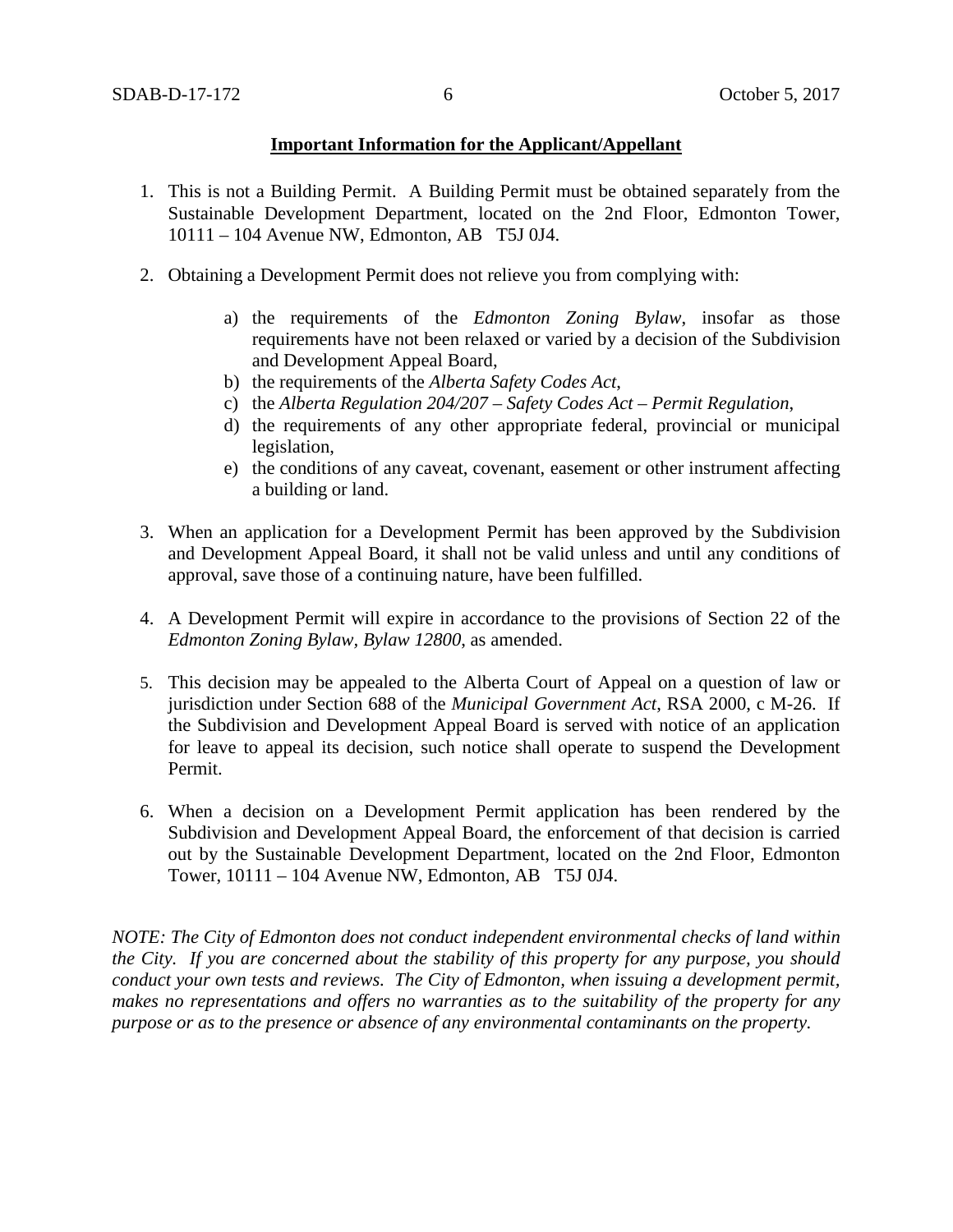

Date: October 5, 2017 Project Number: 257674399-001 File Number: SDAB-D-17-173

# **Notice of Decision**

[1] On September 20, 2017, the Subdivision and Development Appeal Board heard an appeal that was filed on August 23, 2017. The appeal concerned the decision of the Development Authority, issued on August 17, 2017, to refuse the following development:

Operate a Major Home Based Business (Hair Salon - HAIR ON POINT)

- [2] The subject property is on Plan 9222418 Blk 37 Lot 140, located at 159 River Point NW, within the RPL Planned Lot Residential Zone. The Kernohan Neighbourhood Structure Plan applies to the subject property.
- [3] The following documents were received prior to the hearing and form part of the record:
	- Copies of the refused permit and permit application;
	- Development Officer's written submissions dated September 19, 2017;
	- One online response and two letters in opposition to the development; and
	- Appellant's written submissions and supporting materials, including a petition in support of the development.

# **Preliminary Matters**

- [4] At the outset of the appeal hearing, the Presiding Officer confirmed with the parties in attendance that there was no opposition to the composition of the panel.
- [5] The Presiding Officer outlined how the hearing would be conducted, including the order of appearance of parties, and no opposition was noted.
- [6] The appeal was filed on time, in accordance with section 686 of the *Municipal Government Act*, RSA 2000, c M-26.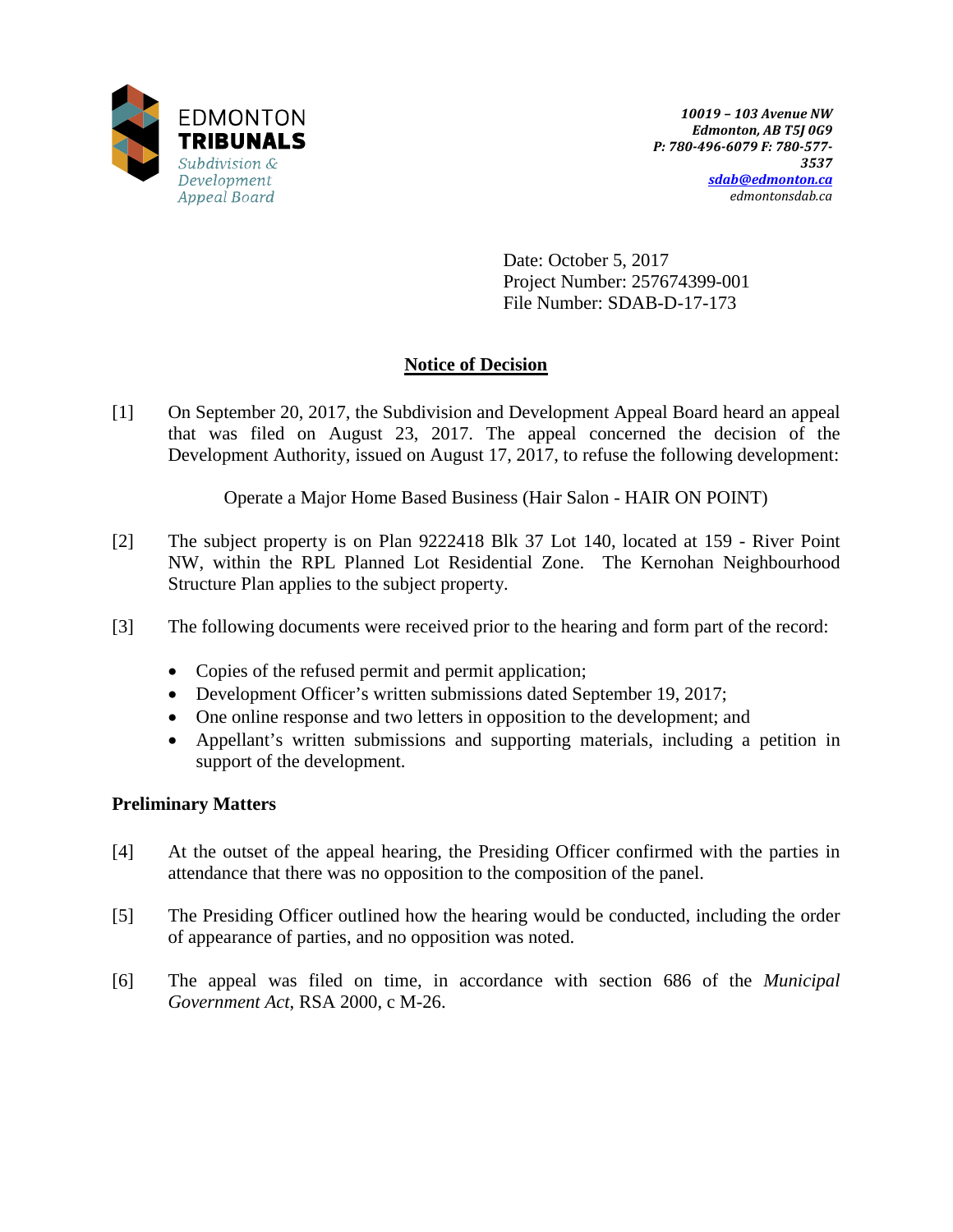#### **Summary of Hearing**

- *i) Position of the Appellant, Ms. Canu*
- [7] Ms. Canu has worked as a hairstylist for 12 years and has an established clientele; therefore she does not require signage to advertise her business. All of her clients are scheduled by appointment to ensure that one client leaves before the next client arrives.
- [8] She referenced photographs to illustrate the parking situation in the cul de sac located in front of her house. The photographs were taken on different days of the week at different times of the day. Five small cars can park in this cul de sac.
- [9] She acknowledged that parking has always been a problem in River Point. However, it was her opinion that one parking space will be available in front of her house for her clients to use during the morning and afternoon hours. She referenced a photograph to illustrate that the main roadway is less than a minute walk from her house and it provides public parking for all visitors. If parking is not available in front of her house or on the pad in front of her rear detached garage, the main street is always an option.
- [10] Photographs of different sized vehicles parked on the pad behind the rear detached garage were submitted to illustrate that parking on the pad does not impede or interfere with traffic in the rear lane.
- [11] Both her vehicle and her boyfriend's vehicle fit inside the rear detached garage. During the day, while her boyfriend is at work, her clients will be able to park inside this garage. There should never be an issue of more than one client vehicle at a time during business hours because she is the sole employee and can only accommodate one client at a time. If she is still with a client when her boyfriend returns home, he will park his vehicle on the public street.
- [12] She does not work more than eight hours per day, five days a week, and does not work on statutory holidays.
- [13] A letter explaining the proposed business and parking options was sent to her neighbours on July 19, 2017. She attempted to visit as many neighbours as possible. None of the neighbours that she contacted were opposed to her development. One of her immediate neighbours provided written support, but she was unable to contact her other adjacent neighbour. She does not wish to cause any problems for her neighbours and is willing to make whatever compromises are required.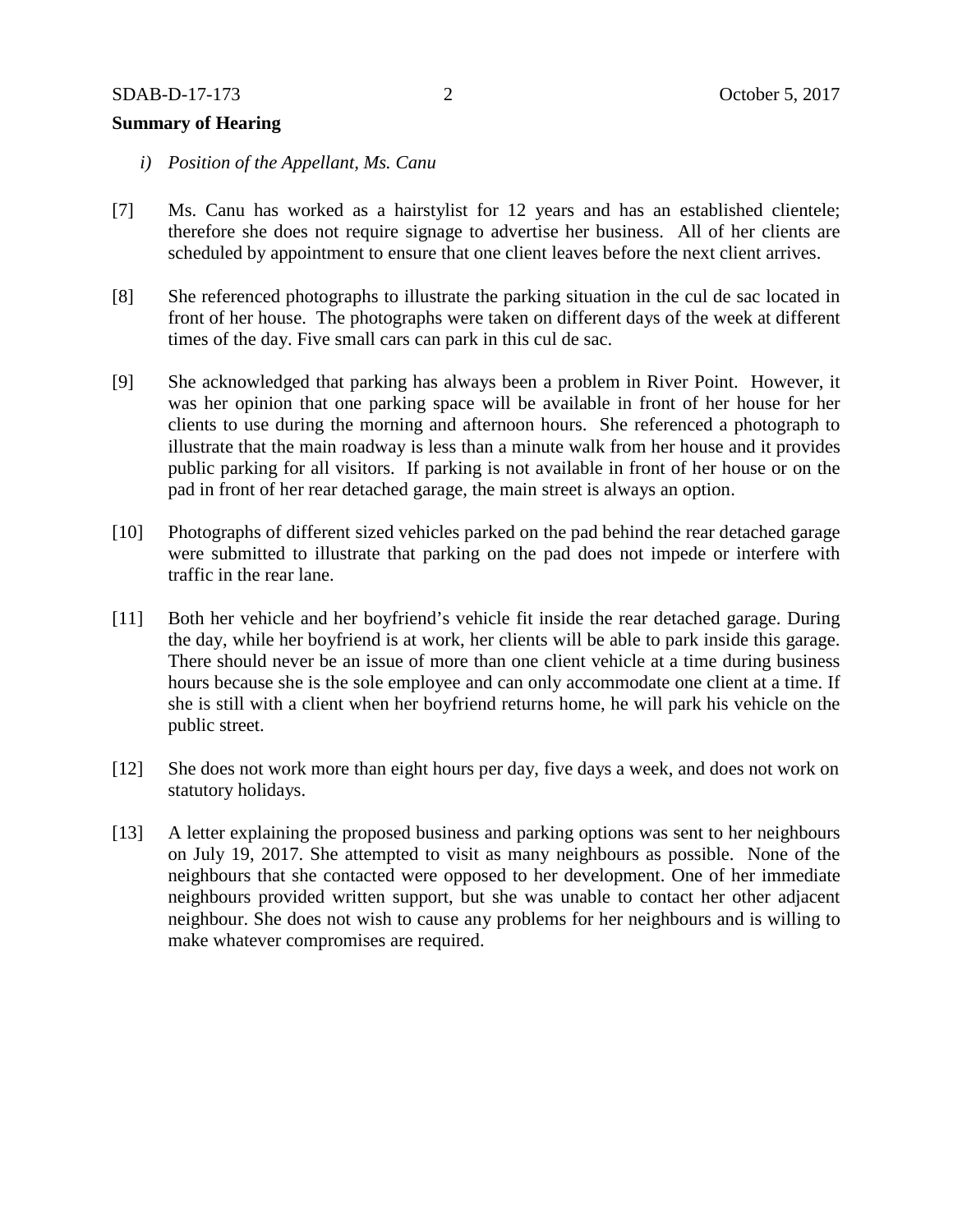- *ii) Position of the Development Authority*
- [14] The Development Authority provided written submissions and did not attend the hearing.

*iii) Position of Affected Property Owner in Opposition to the Development*

- [15] Mr. R. Keenan, Property Manager with Premier Asset Management, appeared on behalf of the River Point Homeowners Association (the "HOA").
- [16] The roadways within River Point are private. Maintenance of these roads, including paving and streetlights, is managed by the HOA. The roadways are undersized and parking has always been a problem. Approximately 18 months ago, Fire Rescue Services contacted him to raise concerns about difficulties accessing a residence for an emergency call. The HOA cooperated with Fire Rescue Services to survey the neighbourhood. As a result of the investigation, and at a high cost to the HOA, emergency access signage was installed to improve access for emergency vehicles by limiting on-street parking.
- [17] He referenced photographs submitted by the Appellant to show the locations of the emergency access signs and the area where parking is not permitted. Upon questioning by the Board, he confirmed that the parking spaces in the cul de sac were located just outside the emergency access signage and therefore were available for on-street parking.
- [18] A towing company has been hired to patrol the area and remove cars that are parked illegally. The HOA is not opposed to the proposed home based business but there is a concern regarding the impact that the business will have on the already limited parking on River Point. He is aware of two other home based businesses operating legally in River Point: a computer company and a painting contractor. The painting contractor works off site so parking is not an issue. He has never received any complaints, parking or otherwise, regarding these other home based businesses.
- [19] He acknowledged that parking is available for the residents on the public roadway that is located within 300 metres of the subject site. A condition requiring all customers to park in the rear detached garage or on the parking pad in front of that garage would address the parking concerns.
	- *iv) Rebuttal of the Appellant, Ms. Canu:*
- [20] She has been in contact with Mr. Keenan throughout the entire application process and does not object to the imposition of any conditions that would address the concerns of the HOA and her neighbours.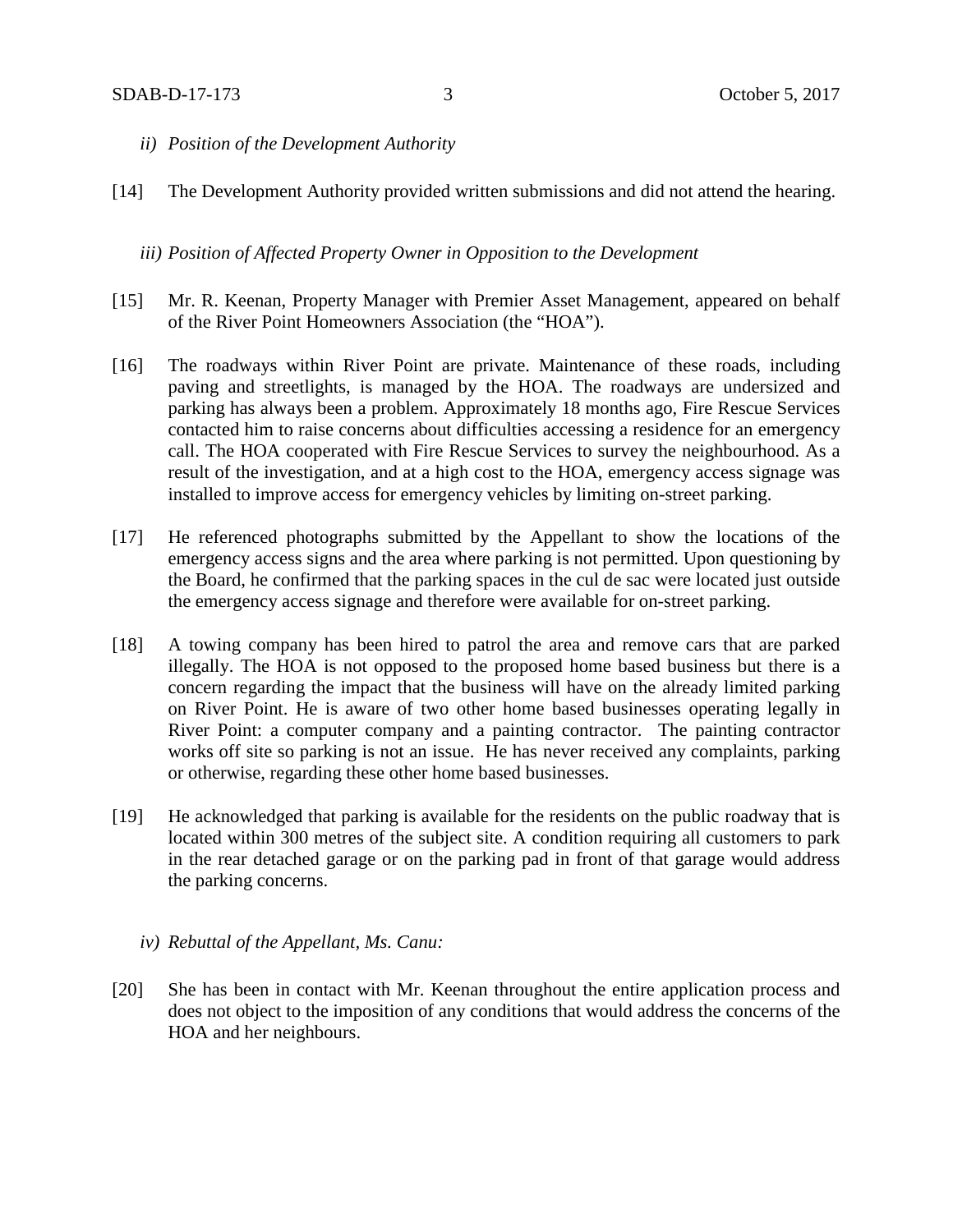### **Decision**

- [21] The appeal is ALLOWED and the decision of the Development Authority is REVOKED. The development is GRANTED as applied for to the Development Authority, subject to the following CONDITIONS:
	- 1. The Major Home Based Business shall be operated by a resident of the Dwelling on the property (Section 7.3.7);
	- 2. The Major Home Based Business must be secondary to the residential Use of the building (Section 7.3.7);
	- 3. **Customers shall park inside the rear Detached Garage or on the public roadway;**
	- 4. There shall be no exterior display or advertisement other than an identification plaque or Sign a maximum of 20 centimeters by 30.5 centimetres in size located on the Dwelling (Section 75.1);
	- 5. There shall be no mechanical or electrical equipment used that creates external noise, or visible and audible interference with home electronics equipment in adjacent Dwellings (Section75.2);
	- 6. The Major Home Based Business shall not generate pedestrian or vehicular traffic, or parking, in excess of that which is characteristic of the Zone in which it is located (Section 75.3).
	- 7. All client visits shall be scheduled by appointment only and no two appointments shall overlap;
	- 8. There shall be no dedicated waiting room;
	- 9. There shall be no non-resident employees or business partners working on site;
	- 10. There shall be no outdoor business activity, or outdoor storage of material or equipment associated with the business. Indoor storage related to the business activity shall be allowed in either the Dwelling or Accessory Buildings (Section 75.5);
	- 11. The Major Home Based Business shall not change the principal character or external appearance of the Dwelling or Accessory Buildings (Section 75.6);
	- 12. A Major Home Based Business shall not be allowed within the same principal Dwelling containing a Secondary Suite or within the same Site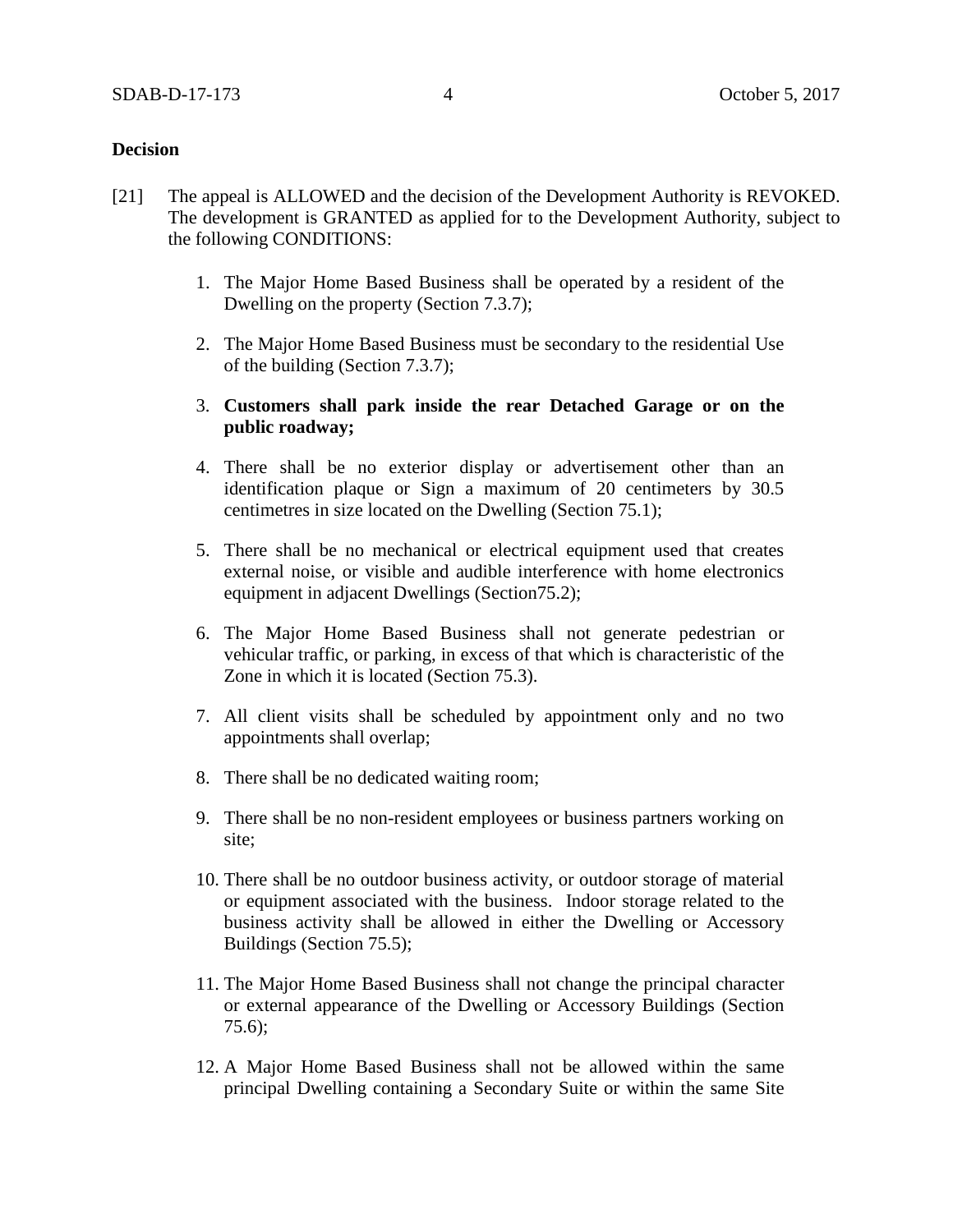containing a Garage Suite or Garden Suite and an associated principal Dwelling (Section 75.10);

13. This approval is for a five year period from the date of this decision. A new Development Permit must be obtained to continue to operate the business from this location.

#### Notes:

- 1. This Development Permit is not a Business Licence.
- 2. Signs require separate Development Applications.
- 3. An approved Development Permit means that the proposed development has been reviewed only against the provisions of the *Edmonton Zoning Bylaw*. It does not remove obligations to conform with other legislation, bylaws or land title instruments such as the *Municipal Government Act*, the ERCB Direction 079, the Edmonton Safety Codes Permit Bylaw or any caveats, covenants, or easements that might be attached to the Site.

#### **Reasons for Decision**

- [22] A Major Home Based Business is a Discretionary Use in the RPL Planned Lot Residential Zone.
- [23] The Board acknowledges that parking has always been a problem in River Point because of the narrow, undersized roadways.
- [24] The Board notes the written objection received from the River Point Homeowners Association. However, the Property Manager for River Point was in attendance at the hearing and advised the Board that the Homeowners Association does not object to the proposed Major Home Based Business but is concerned about the impact that the business will have on the ongoing parking problems.
- [25] The Appellant was agreeable and the Board has imposed a condition that requires customers to park inside the rear Detached Garage or on the public roadway, which should mitigate the parking concerns of the Homeowners Association and minimize any conflicts between the customers of the business and the residents in this area.
- [26] The Board acknowledges the three written objections received from residents of River Point. However, the substance of these comments relate to parking concerns (which have been addressed by the Board through condition 3 above) and traffic enforcement matters outside the purview of this Board. The Board notes that the Appellant submitted a petition of support signed by seven residents of River Point who reside within the 60 metre notification area.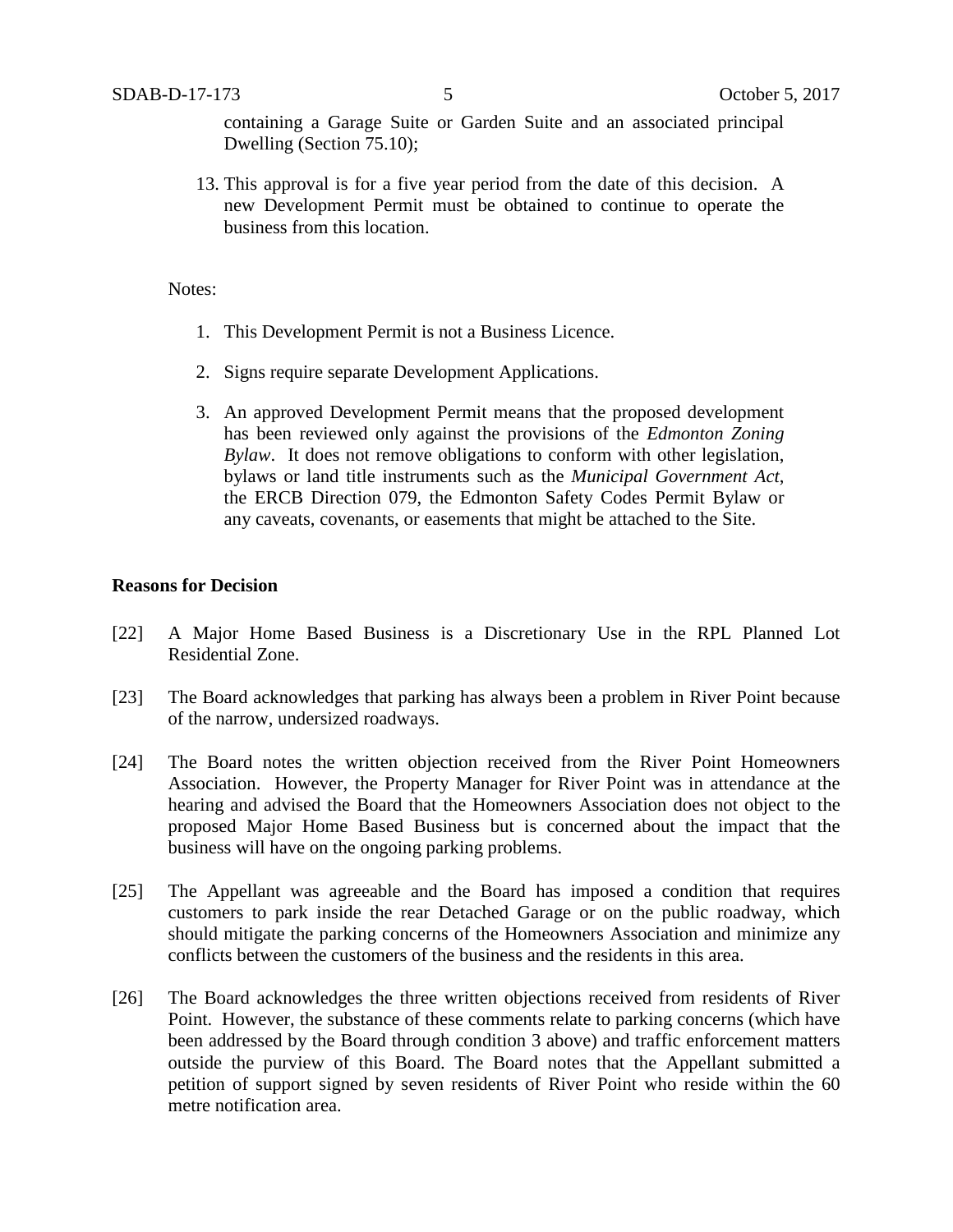[27] For all of the above reasons, the Board finds that the proposed development with the conditions imposed will not unduly interfere with the amenities of the neighbourhood nor materially interfere with or affect the use, enjoyment or value of neighbouring parcels of land.

,ÇG

Mr. B. Gibson, Presiding Officer Subdivision and Development Appeal Board

Board Members in Attendance: Mr. M. Young; Mr. J. Wall; Ms. G. Harris; Ms. L. Gibson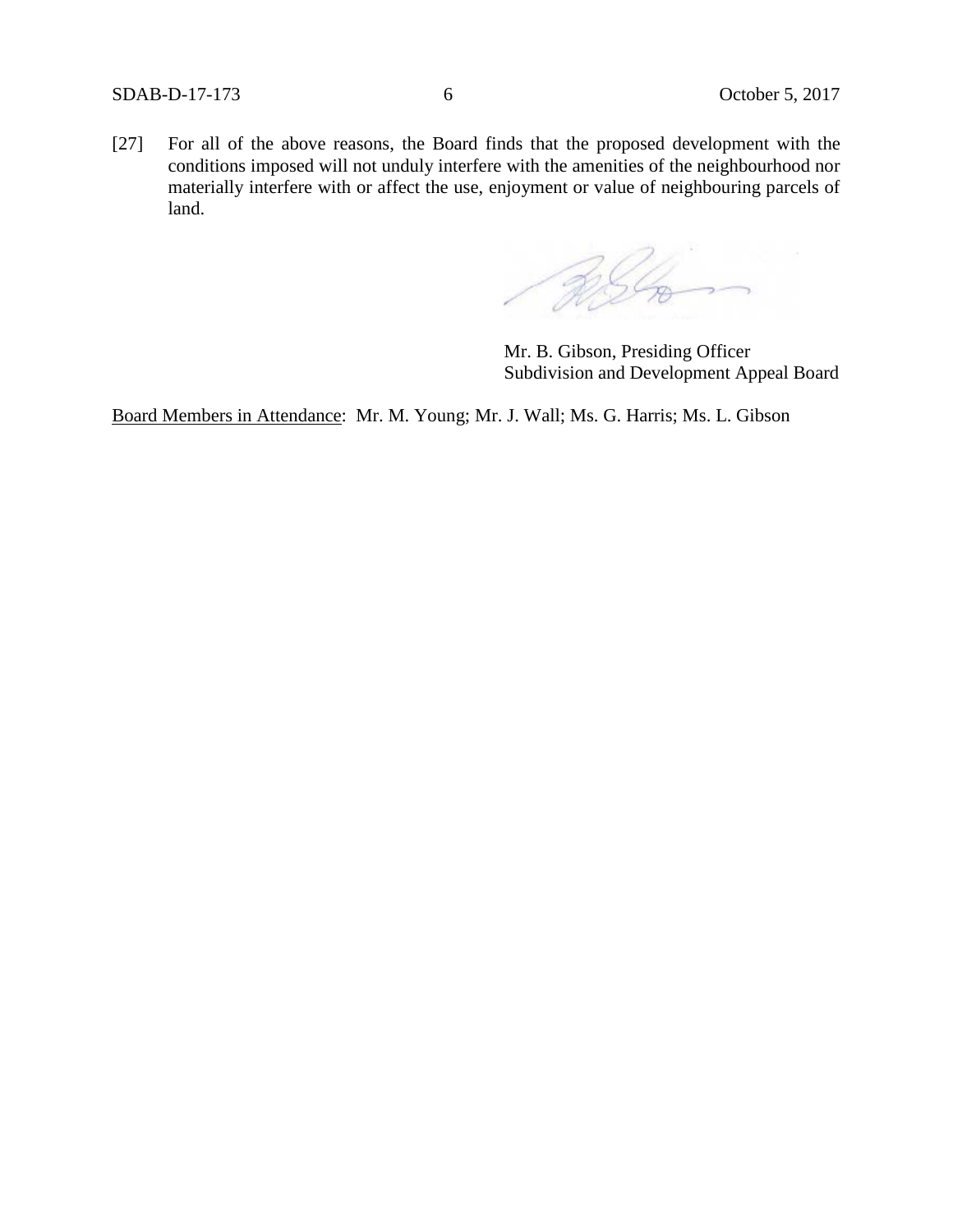## **Important Information for the Applicant/Appellant**

- 1. This is not a Building Permit. A Building Permit must be obtained separately from the Sustainable Development Department, located on the 2nd Floor, Edmonton Tower, 10111 – 104 Avenue NW, Edmonton, AB T5J 0J4.
- 2. Obtaining a Development Permit does not relieve you from complying with:
	- a) the requirements of the *Edmonton Zoning Bylaw*, insofar as those requirements have not been relaxed or varied by a decision of the Subdivision and Development Appeal Board,
	- b) the requirements of the *Alberta Safety Codes Act*,
	- c) the *Alberta Regulation 204/207 – Safety Codes Act – Permit Regulation*,
	- d) the requirements of any other appropriate federal, provincial or municipal legislation,
	- e) the conditions of any caveat, covenant, easement or other instrument affecting a building or land.
- 3. When an application for a Development Permit has been approved by the Subdivision and Development Appeal Board, it shall not be valid unless and until any conditions of approval, save those of a continuing nature, have been fulfilled.
- 4. A Development Permit will expire in accordance to the provisions of Section 22 of the *Edmonton Zoning Bylaw, Bylaw 12800*, as amended.
- 5. This decision may be appealed to the Alberta Court of Appeal on a question of law or jurisdiction under Section 688 of the *Municipal Government Act*, RSA 2000, c M-26. If the Subdivision and Development Appeal Board is served with notice of an application for leave to appeal its decision, such notice shall operate to suspend the Development Permit.
- 6. When a decision on a Development Permit application has been rendered by the Subdivision and Development Appeal Board, the enforcement of that decision is carried out by the Sustainable Development Department, located on the 2nd Floor, Edmonton Tower, 10111 – 104 Avenue NW, Edmonton, AB T5J 0J4.

*NOTE: The City of Edmonton does not conduct independent environmental checks of land within the City. If you are concerned about the stability of this property for any purpose, you should conduct your own tests and reviews. The City of Edmonton, when issuing a development permit, makes no representations and offers no warranties as to the suitability of the property for any purpose or as to the presence or absence of any environmental contaminants on the property.*